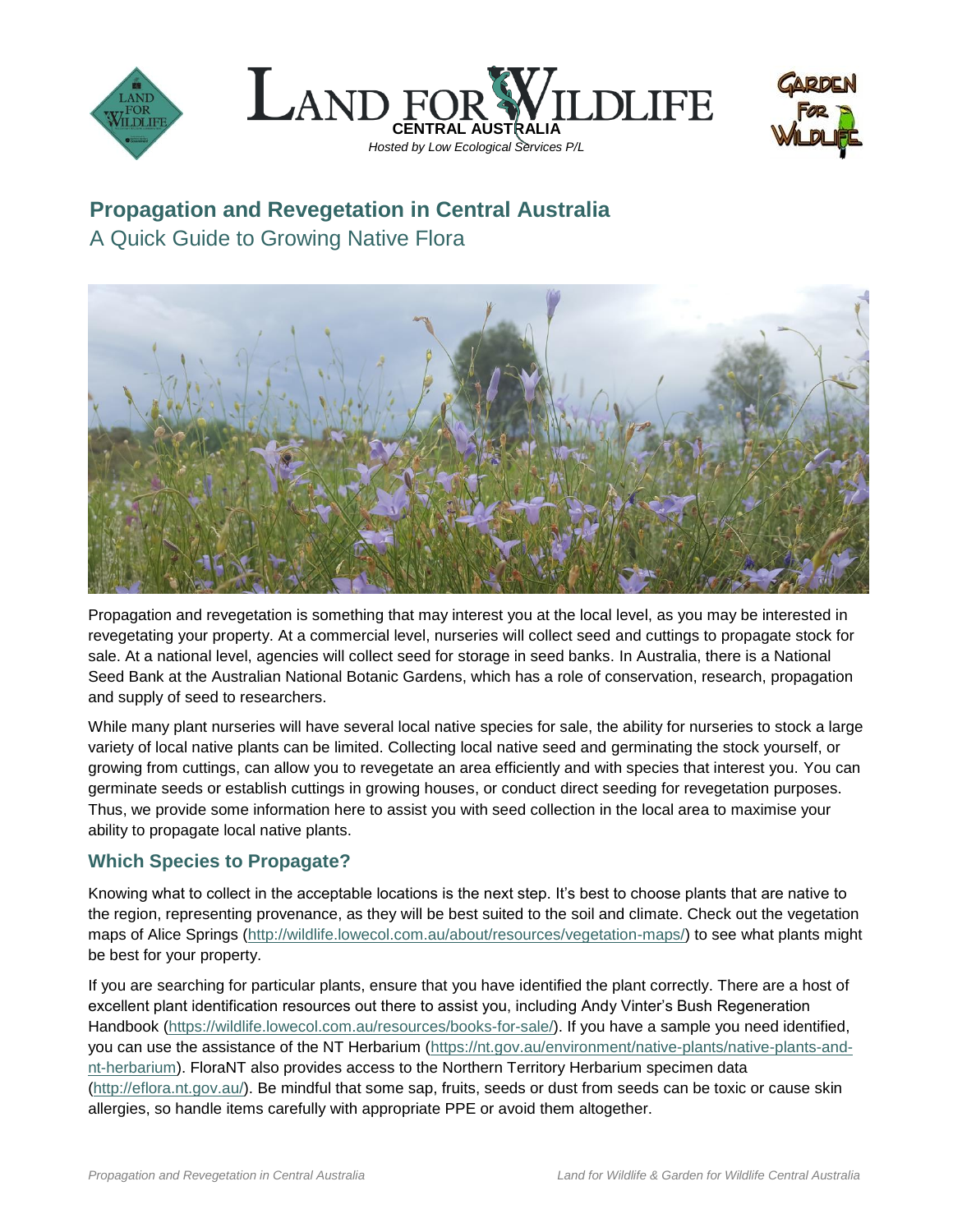# **Seed and Cutting Collection**

Knowing where to collect seed and cuttings will be your first hurdle. Seed collection in the Northern Territory requires a permit, which can be obtained through the NT Government

[\(https://nt.gov.au/environment/animals/wildlife-permits/permits-take-interfere-with-wildlife\)](https://nt.gov.au/environment/animals/wildlife-permits/permits-take-interfere-with-wildlife). This is especially necessary when you are dealing with threatened species, such as Cycads [\(https://nt.gov.au/environment/native](https://nt.gov.au/environment/native-plants/harvest-cycads-from-wild)[plants/harvest-cycads-from-wild\)](https://nt.gov.au/environment/native-plants/harvest-cycads-from-wild). Ensure that you have a permit to collect seed from the locations that you have in mind. In addition, written permission from the landowner is required before collection can begin, including aboriginal land, roadsides, private land, pastoral properties, national parks / conservation reserves, or council reserves. There may also be sensitivity around collection from some locations – ensure that you respect and don't compromise the cultural values regarding trees and seed when collecting from an area.

Knowing when to collect the seed will enable you to get on with the task efficiently. It might help you to observe the plants you pass in everyday life and begin making a calendar of when the desired plants are flowering and when they are producing fruit. Collect fleshy fruit when they are round and full, softening, falling to the ground or being eaten by birds or other animals. Dry fruits can be collected when they are brown and woody, or fruit capsules are opening. Grass seeds can be collected when they are changing colour, when seeds strip off easily by hand or the awns are falling off. It is important to collect mature seed, though be mindful that there are some species whose seeds don't mature for several months after being released from the plant and cracking dormancy in this species is a case of waiting and being patient. Resources such as native seed guides can help to fill in the blanks and provide information on sowing techniques and dormancy strategies that need overcoming. Opportunistic collection may be necessary where seed set is irregular or influenced by seasonal factors such as rainfall.

It is best to collect seed or cuttings from a range of healthy plants and avoid collecting any more than 20 % of material from one plant, to ensure you leave enough to naturally regenerate, add to the seed bank, and provide food for animals nearby. It's wise to avoid collecting seed from isolated plants, as self-pollination often results in low viability of seed and produces specimens of low vigour. Collect seed or cuttings from several (10 to 20) plants that are widely spaced to ensure you have genetic diversity.

Seed can come in a range of vessels, including woody capsules (*Eucalyptus, Melaleuca*), papery capsules (*Dodonaea, Wahlenbergia*), seed pods (*Acacia, Indigofera*), drupes (*Santalum*), berries (*Atriplex, Enchylaena*), follicles (*Hakea, Grevillea*), nuts (no local native species), grains (*Spinifex, Themeda*), achenes (*Brachyscome, Helichrysum*), and cones (*Allocasuarina*). Find out how much seed a typical fruit of your desired species contains. For example, a *Hakea* follicle may contain one seed; an *Acacia* seed pod may contain a dozen seeds; while a *Eucalyptus* capsule may contain hundreds. Knowing how much seed a fruit contains will help you to know how much to collect to avoid taking too much. Collect a little more than you think you will use to account for poor viability of some seeds, but also avoid collecting much more than your own requirements. Use ecologically sustainable collection practices and adhere to a code of practice, avoiding damage to the environment and wildlife habitat.

Some seeds on tall trees may be out of reach and require ladders or long-handled tools. Ensure you are prepared with the tools required before you set out on your mission. You may also wish to coordinate seed collection or cutting propagation with annual pruning activities.

### **Seed Cleaning, Processing and Storage**

Once you have collected the seed, the processing of the seed to maintain viability is integral. Clean and dry the seeds prior to storing them. For example, thick fleshy fruits should be placed in a bucket of water to remove skins and flesh, rubbed on a mesh tray to remove excess pulp, and then dried well. Woody fruits need to also be dried to crack the seed cases. It may seem intuitive to clean off some of the protective structures from grass seed such as bracts and awns, however some of these structures can assist with propagation and therefore removal should be avoided.

Dry the seed in a location that is well ventilated, dry, away from the wind and also protected from animals that may wish to eat the seed. Once dried, clean the seed to remove the pods, chaff, sticks and leaves. This can be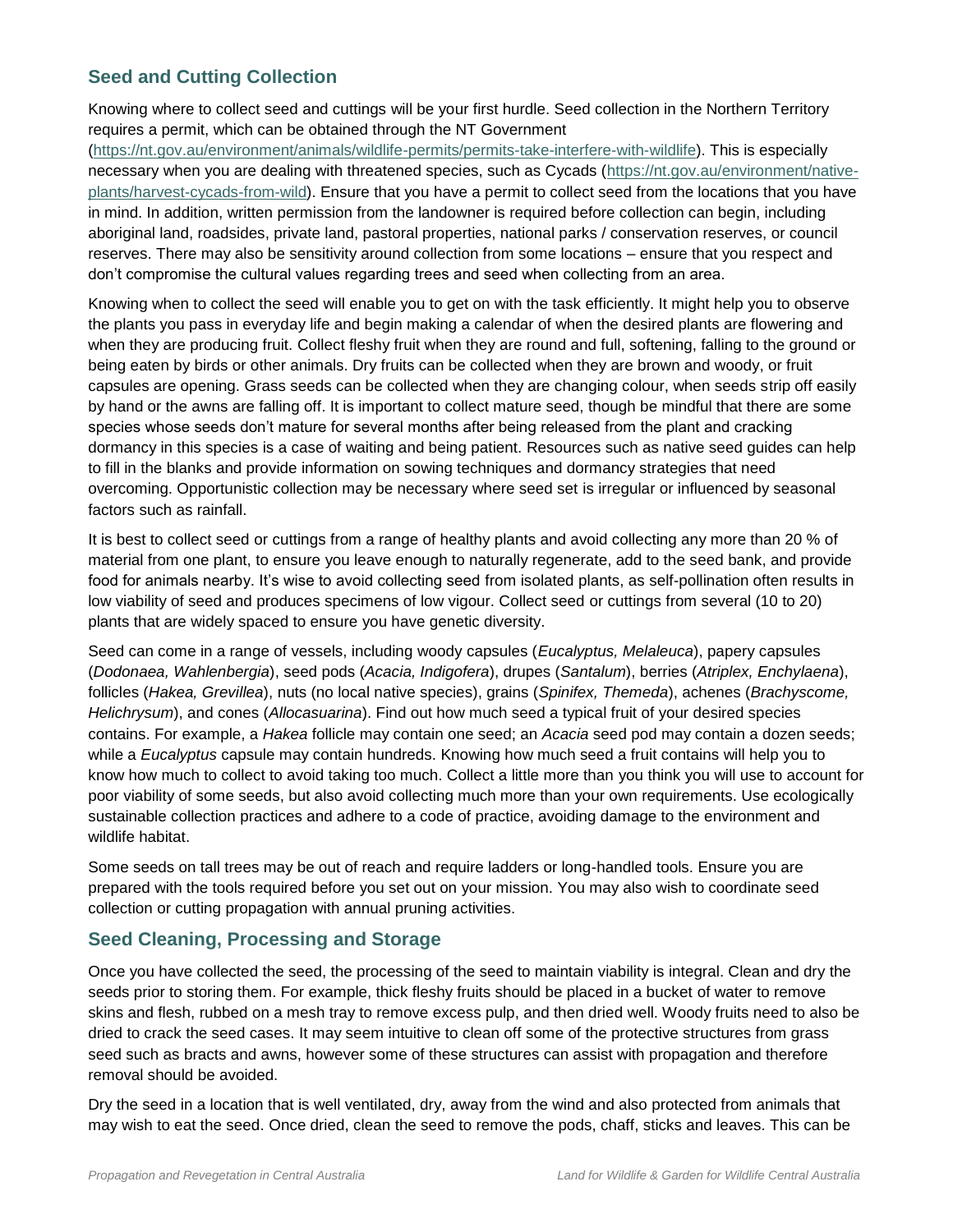done by hand or with the assistance of a mesh sieve appropriate for the seed size. You may wish to weigh the seed, especially if you are working under a permit, as you may need to report on this.

When collecting the seeds you can place them in calico bags, paper bags, boxes or buckets, but ensure they are well ventilated to avoid mould killing the seed. Keep the seeds separate (location and species). Storing seeds in paper bags and screw topped jars is preferable, though zip-topped plastic bags can work for very dry seeds. Seeds may keep for several years if they are stored correctly. Store the seed in a cool, dry and vermin-proof location away from sunlight. A fridge at 1-5  $^{\circ}$ C and relative humidity of 4-8 % is optimal.

It's important to keep a good record of the seeds that are collected. Record the species, collection location, and collection date as a minimum on or in the bag that the collected seeds are stored in. You may wish to fill out a seed collection record that has more space for information such as the common name, local language name, collector's name, the location description, and latitude/longitude. You can then simply label the seed container with a corresponding seed lot number, or double up on the important information in case the paperwork is separated from the container. This way you can keep track of the seed stock during the planting process and determine what works based on the records.

Fleshy fruit should be sown immediately for the best results, or stored for a short time in the refrigerator. Woody fruit seed can be stored for several years, depending on the species. You can check viability periodically by using a float test (floating seeds are generally viable), cut test (fleshy white centres usually indicate good viability) or by growing it out to check it directly.

### **Propagation from Seed**

Many native species will germinate readily when provided with a moist and warm environment and a media in which to grow, however, some seeds will require treatment to enable germination. As a general rule, seeds that have hard and shiny coats will require treatment. Nick the edge of hard-coated seeds or soak them in boiling water to break mechanical dormancy (*E.g. Acacias*, *Swainsona*, *Indigofera*, *Gossypium*, *Erythrina*, *Senna*), sow the seeds in a medium and conduct a smoke treatment (*E.g. Grevillea*, *Ptilotis*), remove the hairs from seeds or soak and ferment in water for several days to break chemical dormancy (*E.g. Capparis*, *Ptilotis*), or wait and be patient to cope with morphological dormancy (*E.g*. Daisies, *Themeda*). Some treatment methods are listed below:

| <b>Treatment</b>             | <b>Method</b>                                                                                                                                                                                                                                                                                                                      | <b>Species</b>                             |  |
|------------------------------|------------------------------------------------------------------------------------------------------------------------------------------------------------------------------------------------------------------------------------------------------------------------------------------------------------------------------------|--------------------------------------------|--|
| <b>Propagation from Seed</b> |                                                                                                                                                                                                                                                                                                                                    |                                            |  |
| <b>Hot water</b>             | Place seed into a jar and pour on boiling water. Soak from 12 to 24<br>hours until the seeds are imbibed.                                                                                                                                                                                                                          | Acacia, Senna,<br>Swainsona,<br>Crotalaria |  |
| <b>Scarification</b>         | Clipping: Use small secateurs or snips to cut a small corner off the<br>seed.<br>Sandpaper: Use fine grade sandpaper to rub off a small corner of the<br>seed.                                                                                                                                                                     |                                            |  |
| Leaching                     | Place the seed in a cloth or mesh bag and place in a bucket of water<br>for 12 to 24 hours.                                                                                                                                                                                                                                        | Atriplex, Lamandra                         |  |
| <b>Fermentation</b>          | Remove seeds from the fruit and place in a container with water.<br>Allow it to ferment for 1 to 2 weeks, or as required.                                                                                                                                                                                                          | Capparis, Solanum                          |  |
| <b>Smoke</b>                 | Method 1: Sow seeds in a container and cover with 2 to 3 mm of<br>seed raising mix. Place a layer of dry leaves or grass over the top<br>and set it on fire. Use water to put out the fire.<br>Method 2: Place seeds in a mesh bag and place over smoking wood.<br>Allow to smoke for several minutes and then sow seeds as usual. | Grevillea, Hakea,<br>Solanum, Triodia      |  |
| <b>Ripening</b>              | Collect and dry seeds and store for several months before sowing or<br>sow in the following season.                                                                                                                                                                                                                                | Themeda, Daisies                           |  |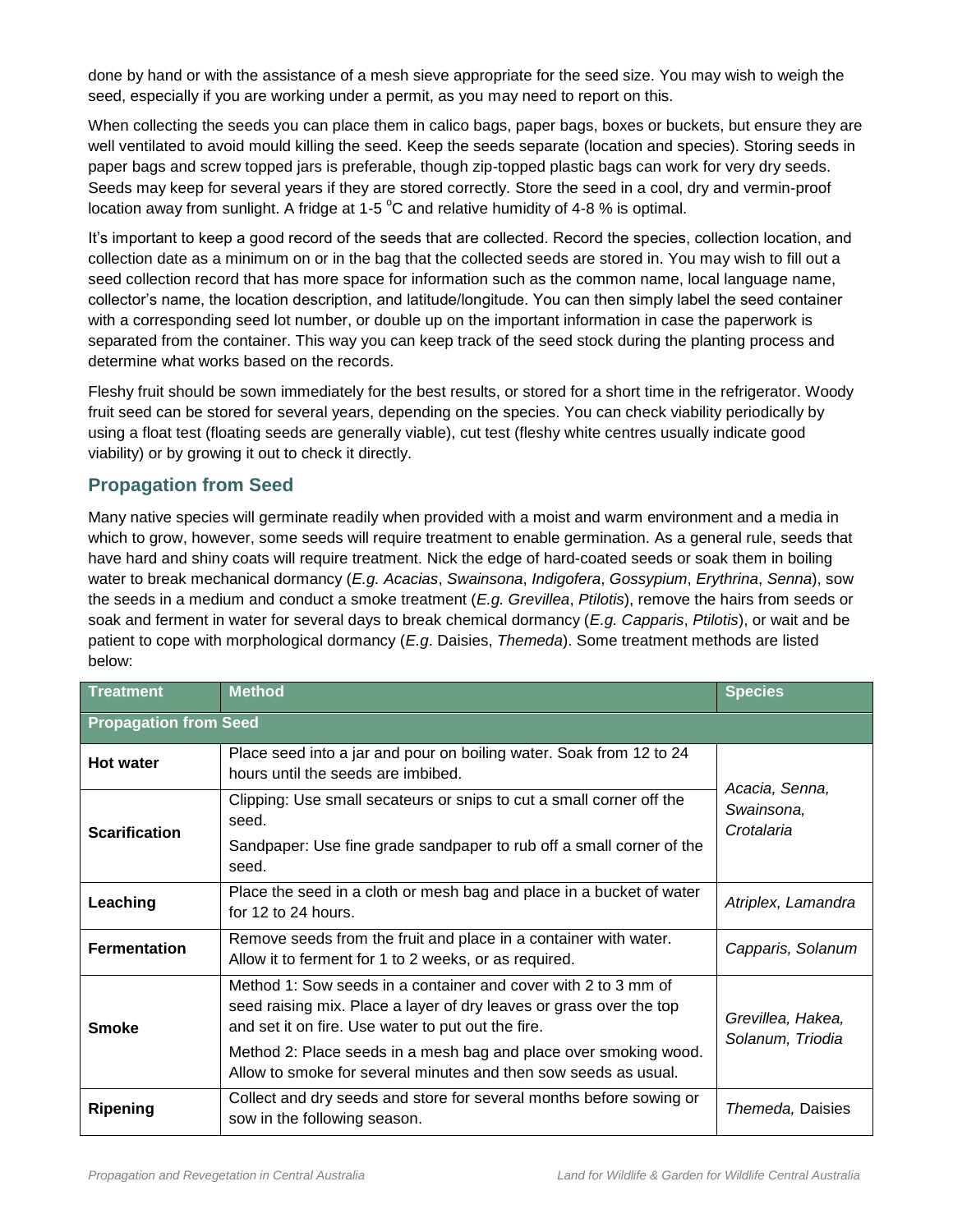If planting into seed trays, ensure that they are clean and free of dirt (wash in a sterile solution). Prepare a seed sowing mix that includes cocopeat to hold moisture and another media (such as sand, vermiculite or perlite) that will drain readily. Do not include fertiliser as the food store of the seed will be appropriate. Avoid the inclusion of large particles that may inhibit seed germination. Fill the trays and tap them on a bench to help settle spaces.

Sow the seed at a depth equal to double the seed width. Space the seeds out to avoid competition with one another. Water the seeds with a fine mist and keep them moist throughout the germination and early growth phase, but not waterlogged. Store the seed tray under filtered sunlight off the ground (to reduce insect attack and bacterial and fungal growth).

Direct seeding is also a good option to reduce potting media costs and cover large areas quickly. Directly seeded plants can also grow stronger root systems than nursery grown plants, and this results in hardy individuals. However, it can be less reliable and suffer higher failure rates due to seed predation by birds and invertebrates.

Before sowing directly into the ground, prepare the site by removing weeds and keeping control of their regeneration to prevent competition between the weeds and your seedlings. You can hand-pull weeds or deep rip the area for thorough removal. Avoid fertiliser as this will promote regrowth of weeds.

You can bulk out the seed mix with sand for hand-broadcasting over an area, or manually plant each seed to a depth equal to twice the width of the seed. Ensure that the ground is moist and if rain isn't forecast, you may need to give the area a helping hand with irrigation. Alternatively, plan your planting regime to coincide with winter or summer rains to increase your chance of success.

#### **Vegetative Propagation**

Several native species can be propagated through cuttings or division of the root stock. For example:

| <b>Treatment</b>       | <b>Method</b>                                                                                                                                                                             | <b>Species</b>                                                     |  |
|------------------------|-------------------------------------------------------------------------------------------------------------------------------------------------------------------------------------------|--------------------------------------------------------------------|--|
| Vegetative Propagation |                                                                                                                                                                                           |                                                                    |  |
| <b>Cuttings</b>        | Remove leaves from the bottom portion of a 3 to 4 cm section of<br>stem. Cut just below a node. Dip the cut in hormone gel or powder<br>and place the cutting into a propagation mixture. | Eremophila,<br>Myoporum, Ficus,<br>Prostanthera,<br>Dipteracanthus |  |
| <b>Division</b>        | Carefully dig out the plant or remove it from the pot, gently pull apart<br>the root ball into several sections and re-pot. Trim the foliage so that<br>5 cm or so fresh growth is left.  | Grasses, Triodia,<br>Lomandra                                      |  |

Cuttings and divisions should be placed into seed trays, ensuring that they are clean and free of dirt (wash in a sterile solution). Prepare a mix that includes cocopeat to hold moisture and another media (such as sand, vermiculite or perlite) that will drain readily and provide structural support for the plant. For cuttings and divisions, you can include fertiliser to help the plant remain healthy. Fill the trays and tap them on a bench to help settle spaces.

To make cuttings, use a sharp pair of secateurs to cut short (roughly 4 cm) sections of the plant, cutting at an angle just below a node. Cleanly cut off the leaves on the lower section of the cutting, leaving two or so leaves at the top. If the remaining leaves are large, consider cutting their tips off to reduce the area from which evaporative water loss can take place. Dip the cutting in hormone gel or powder to encourage the node to produce roots.

Place the cutting or divided root stock into a pre-made hole within the potting media. Space the individuals out to avoid competition with one another. Water with a fine mist and keep them moist throughout the germination and early growth phase, but not waterlogged. Store the tray under filtered sunlight off the ground (to reduce insect attack and bacterial and fungal growth).